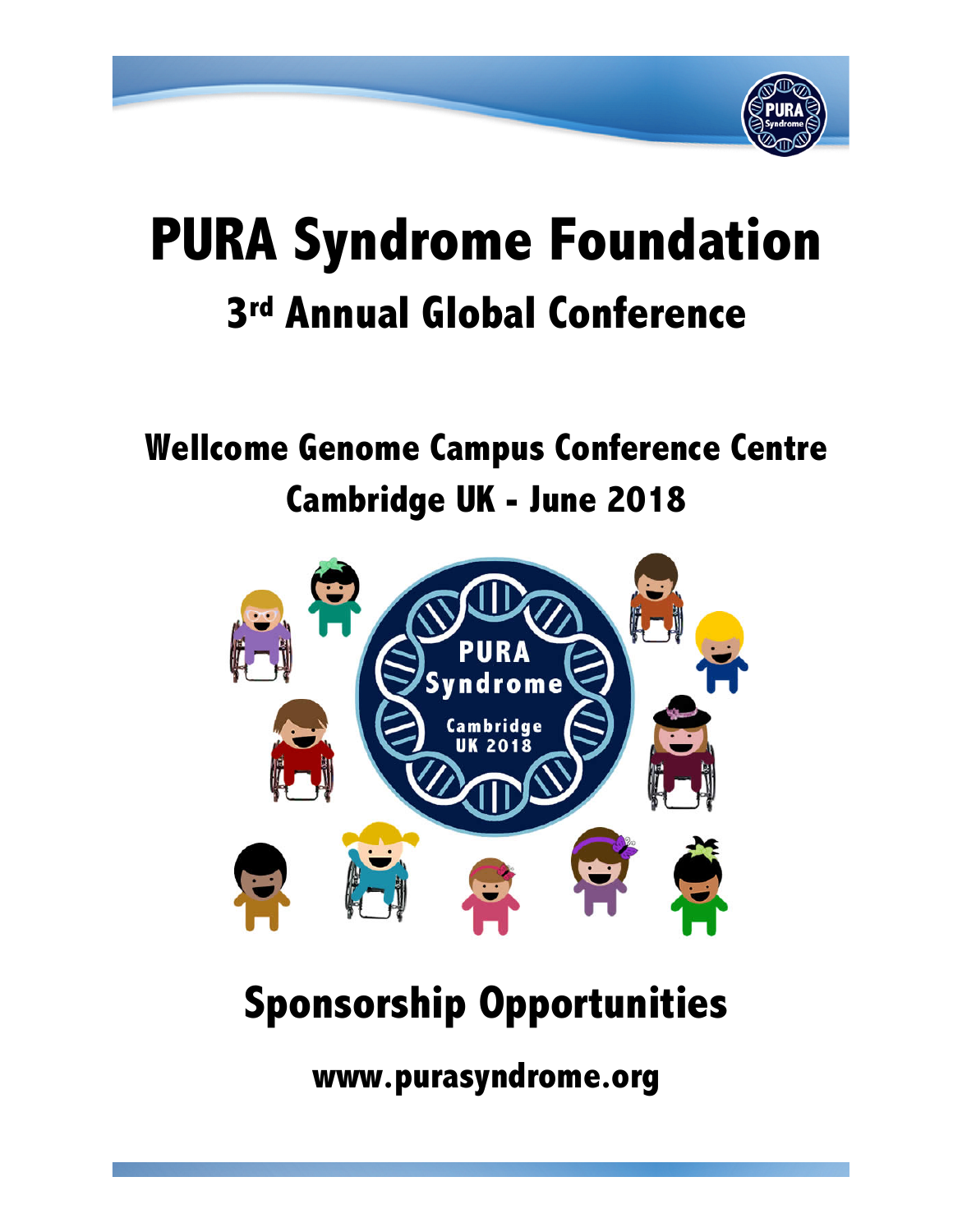

# **Thank you for your interest in the PURA Syndrome Foundation**

# *What is PURA syndrome?*

PURA syndrome is a rare condition, first described in medical literature in 2014. The PURA gene is on the  $5<sup>th</sup>$  chromosome. It has a number of different roles, but is known to be particularly important in brain development. This is why problems with the PURA gene are primarily associated with a neurodevelopmental disorder.



Currently, there are approximately 180 confirmed cases of PURA

syndrome globally, with 30 known cases diagnosed via the UK medical community and the DDD study. Our identified numbers have approximately doubled each year, and are expected to continue to do so for the foreseeable future. The age of patients globally ranges from 3 months to 30 years. Patients with PURA syndrome are essentially non-verbal, with various motor difficulties, including challenges with walking or an inability to walk independently. Children have a variety of neurological symptoms from birth. This includes trouble breathing, maintaining body temperature, severe sleepiness, feeding difficulties and very low muscle tone (hypotonia). Many patients experience seizures or seizure-like episodes.

# *What is the PURA Syndrome Foundation?*

The PURA Syndrome Foundation is a global charitable organisation. The Foundation supports and educates patients and their families, providing a global community. This community provides a place of belonging to those who may otherwise feel isolated by rare disease, enriches the medical research being completed and educates those outside the community about the condition.

Our mission is to serve, educate and help fund research for families coping with the effects of PURA syndrome. Our biggest annual event is a conference where the families of patients with PURA syndrome can convene, support each other and share resources. They also hear from medical researchers who are working to understand PURA syndrome. Bringing the families and researchers together at this event, increases understanding and knowledge for research. This in turn, enhances the quality of life for patients and their families.

# *How can you help?*

Given the relatively new awareness of PURA syndrome and the formation of the PURA Syndrome Foundation, we are in need of sponsors to support our  $3<sup>rd</sup>$  annual conference. In supporting this conference, you provide our global medical team the chance to come together and make plans for future research, to benefit PURA syndrome patients. All donations and support are much appreciated. Funds will go directly to funding our annual conference and/or our medical research grants. With your help, there is much hope for the future.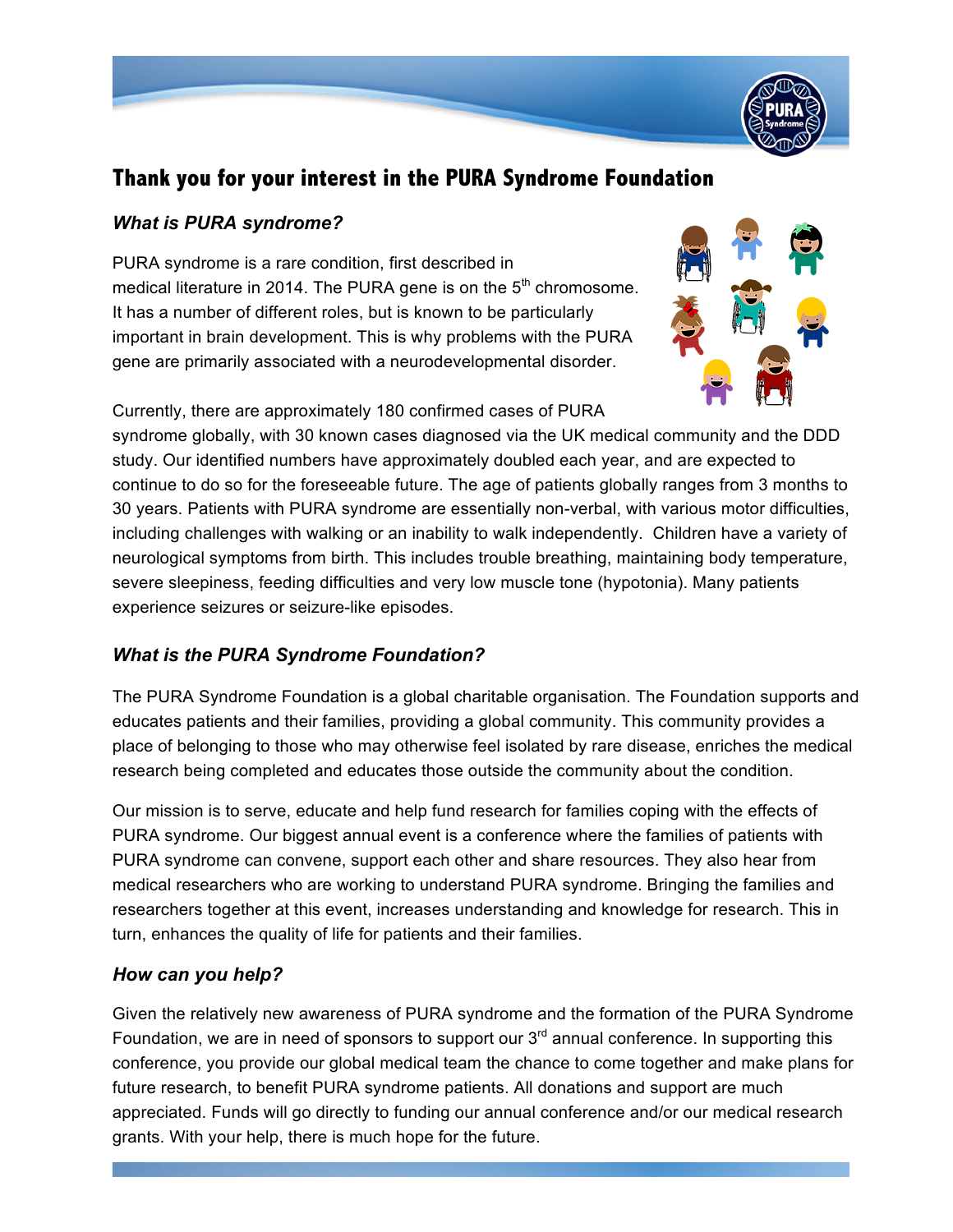

# **Conference Venue and Date**



# **CONFERENCE CENTRE**

The Wellcome Genome Campus is home to some of the world's foremost Institutes and organisations in genomics and computational biology, committed to delivering life-changing science with the reach, scale and imagination to solve some of humanity's greatest challenges. The Conference Centre is a beautiful complex within the Hinxton Hall Estate and its 100-acre parkland bordering the river Cam, just outside Cambridge UK.

The PURA Syndrome Foundation 2018 conference will be held at the Wellcome Genome Campus over a 3 day period: Fri 22<sup>nd</sup> - Sun 24<sup>th</sup> June. The Friday is the medical research meeting day, where our Global Research Network meets to plan research for the condition. The Saturday and Sunday sessions provide clinicians and researchers a chance to update and educate families on research results and future work. In 2018 we will also be sharing our Global Patient Registry at the event.

The Conference Centre is an impressive modern space. Underneath the new glass roof lies a large, naturally-lit open venue and event area – ideal for informal discussion, networking, poster sessions and evening drinks – and the Campus Cultural Zone. Off the main area are two mediumlarge meeting rooms (Rosalind Franklin and James Watson Pavilions) that can be set up in a variety of layouts. The Conference Centre is part of Wellcome Genome Campus Connecting Science, providing meeting, networking and relaxation spaces conducive to learning and sharing.

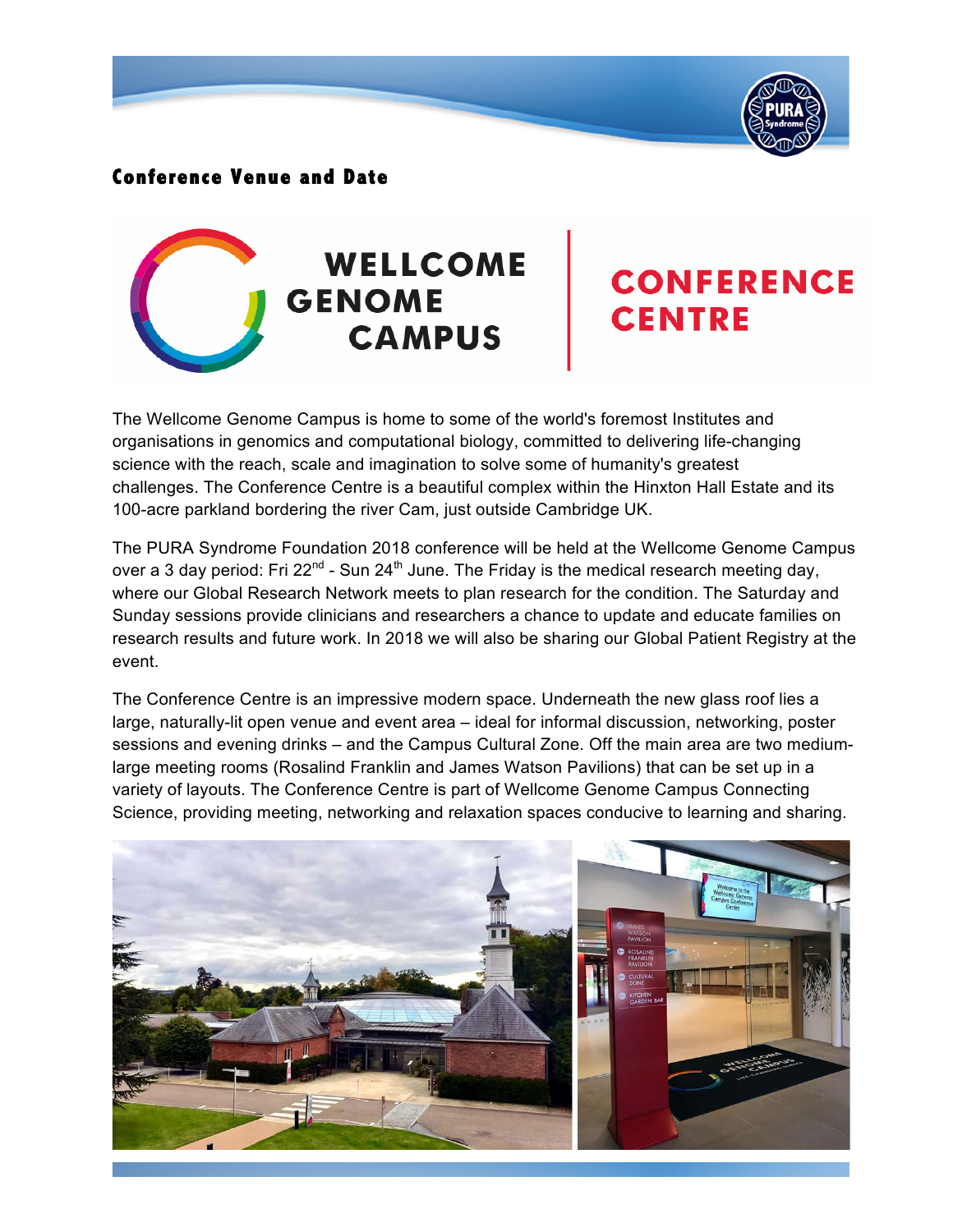

**22-24th June 2018**

| Web address: New York Changes and The Manuscript Changes and The Manuscript Changes and The Manuscript Changes and The Manuscript Changes and The Manuscript Changes and The Manuscript Changes and The Manuscript Changes and |
|--------------------------------------------------------------------------------------------------------------------------------------------------------------------------------------------------------------------------------|

# **Sponsorship Levels, Prices and Benefits of Sponsorship**

\*Opportunities range from £50 to £5000\*

# *CONFERENCE GOLD SPONSOR - £5000 – one only*

- Sponsorship recognition on both the Wellcome Genome Campus Conference Centre registration webpage and the PURA Syndrome Foundation website
- Sponsorship recognition (full-page ad space) in all printed and electronic conference materials.
- Recognition in all press releases.
- Representation on the Foundation websites and social media pages.
- Four (4) guests to attend the conference day and Saturday night dinner.
- Product samples, giveaways or fliers distributed to attendees.

# *CONFERENCE DINNER SPONSOR - £3500 – one only*

- Exclusive sponsorship of the main Saturday night dinner event.
- Sponsorship recognition on both the Wellcome Genome Campus Conference Centre registration webpage and the PURA Syndrome Foundation website
- Sponsorship recognition (half-page ad space) in all printed and electronic conference materials.
- Recognition in all press releases.
- Representation on the Foundation website and social media pages.
- Two (2) guests to attend the dinner.
- Product samples, giveaways or fliers distributed to attendees and placed on tables during dinner.
- Recognition in the email messages sent to attendees pre- and post-conference.